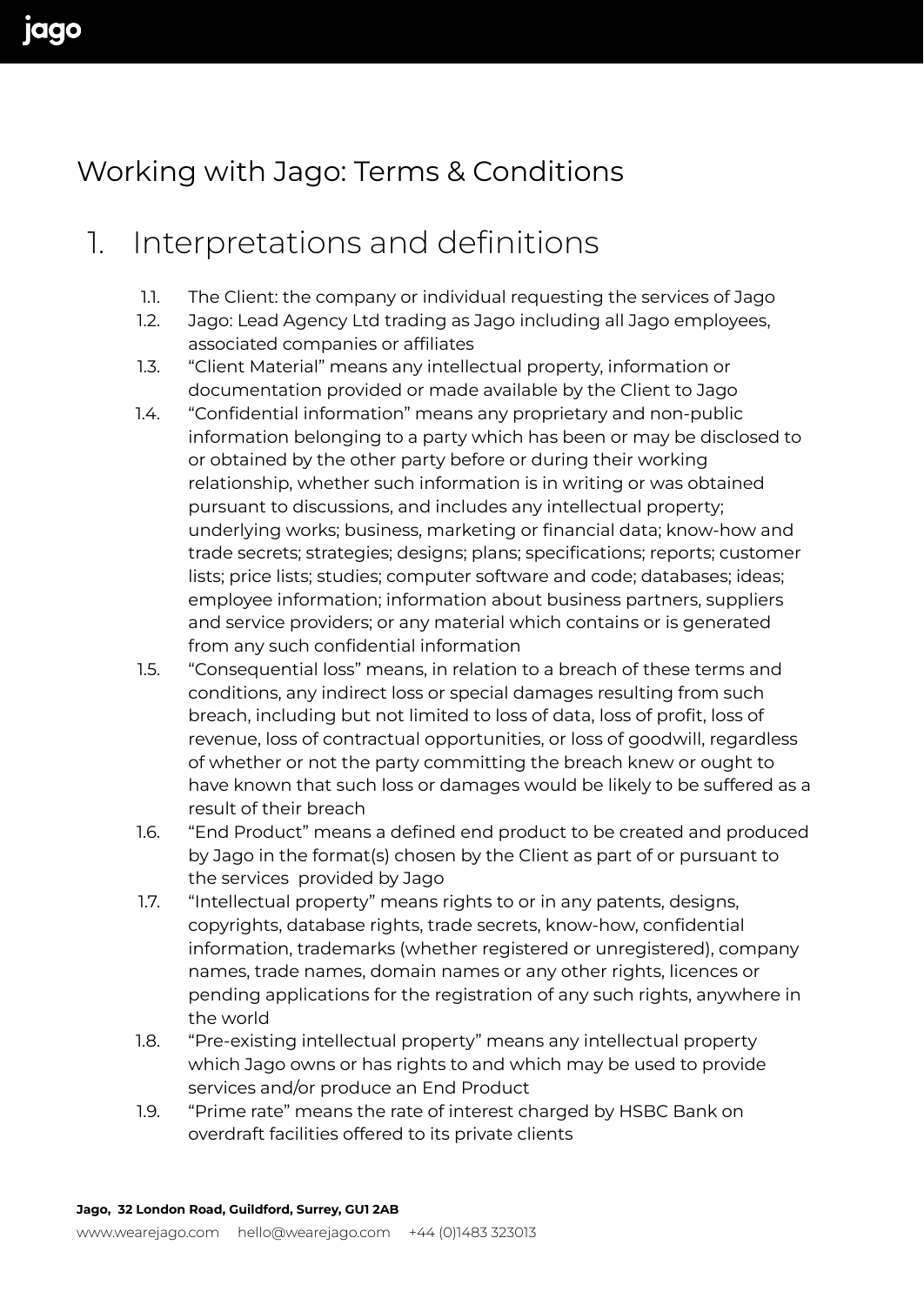- 1.10. "Underlying work" means any component or element included in or used to produce the End Product which includes but is not limited to any drawing or design, module, composite, dialogue, effect, function, icon, image, layout, overlay, palette, sound, storyboard, symbol, template, underlay, vector or other work
- 1.11. These terms and conditions cover all projects, services and jobs undertaken for our clients, agreed in writing or by email.
- 1.12. These terms and conditions may only be added to or amended by Jago with prior written confirmation

## 2. Acceptance and binding agreement

- 2.1. By accepting Jago's quotation and through the Client's use of Jago's services, the Client agrees to be bound unconditionally by these terms and conditions. If the Client does not agree to be bound by these terms and conditions, they must immediately cease use of any and all of Jago's services.
- 2.2. These terms and conditions may be amended by Jago at any time. Any services rendered after the date of amendment will be subject to the amended terms and conditions and binding on the Client without further notice.
- 2.3. The Client acknowledges that no warranties or representations were made by Jago, its employees or any of its other duly authorised representatives regarding its services or any of the features or qualities of such services on or before accepting these terms and conditions.

## 3. Services

- 3.1. Jago will provide services to the Client in accordance with the briefs given to Jago by the Client as and when they are provided.
- 3.2. All briefs from the Client should be recorded in writing and must clearly set out all of the Client's requirements and expectations for the services to be provided or End Product to be delivered by Jago
- 3.3. Any changes to the Client's brief must be confirmed in writing, including any changes to the nature, scope and timing of the services to be provided or any previously agreed pricing
- 3.4. The Client must ensure all Client Material provided to Jago as part of their brief or otherwise is correct and accurate
- 3.5. Jago is not responsible for any error/omissions or other concerns in finalised content; the Client is responsible for final checks before sign off of all work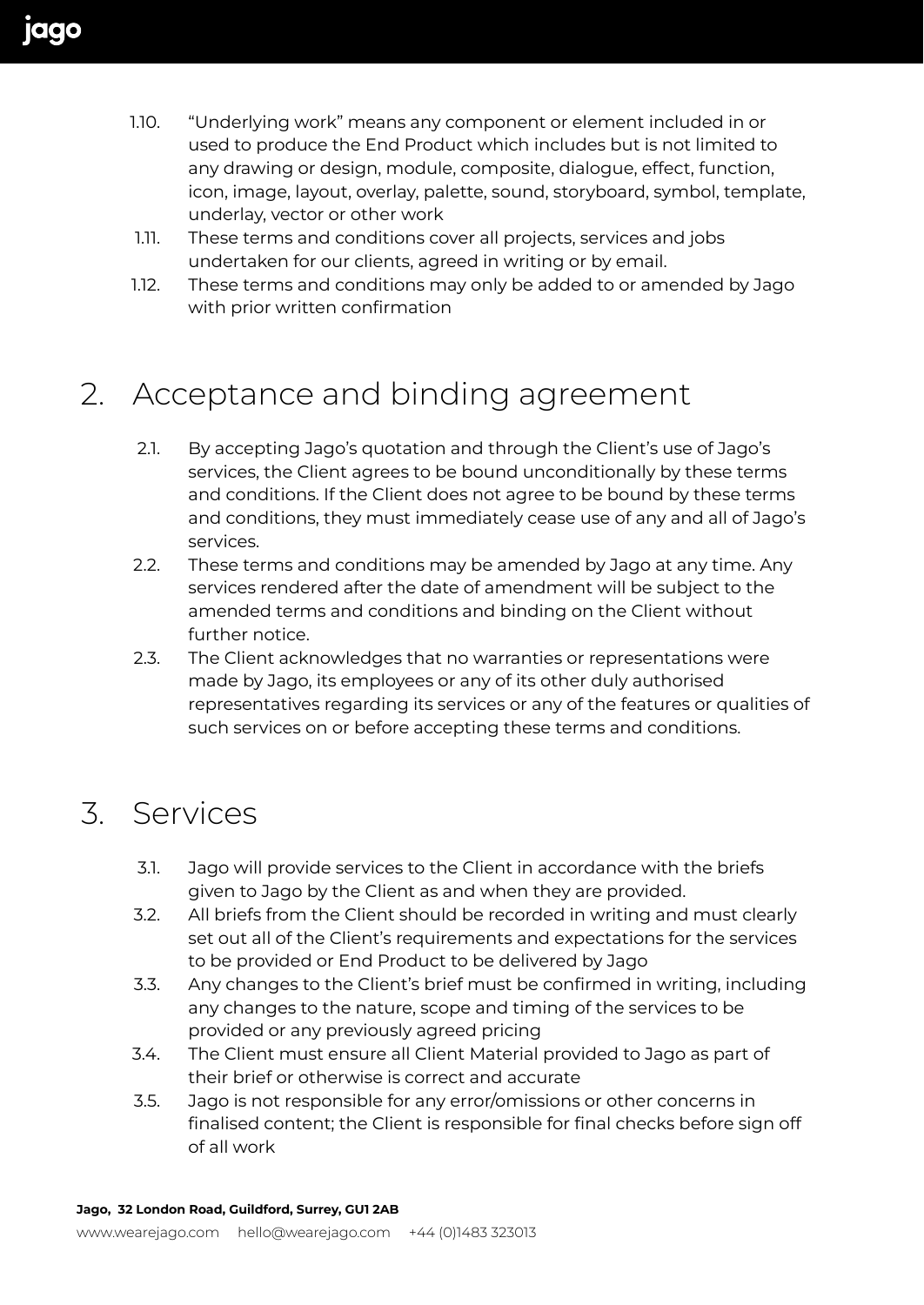- 3.6. Jago may subcontract or delegate its obligations to a suitable subcontractor, however Jago will remain liable for the performance of any such subcontractor
- 3.7. Jago will not be liable for any loss or inconvenience caused to the Client as a result of any delay in providing services, where the delay is caused by:
	- 3.7.1. The Client not providing Client Material to Jago within agreed timescales
	- 3.7.2. The Client changing the brief or any instructions/decisions previously agreed with Jago
	- 3.7.3. The Client failing to pay any amount owing to Jago or otherwise breaching agreed obligations
	- 3.7.4. The failure of a contractor nominated by the Client to deliver any service, good or licence required for the performance of Jago's services
- 3.8. Where an appointment is missed without previous agreement, the Client forfeits this session. The Client must provide at least 48 hours' notice in order to reschedule an appointment; all rescheduling is at the discretion of Jago
- 3.9. Any changes to the pricing previously agreed by both parties which is caused by a delay which is outside the control of Jago will form a part of the Client's account
- 3.10. Any video content produced by Jago will be made available for download by the Client. This will remain available for 3 months from the date of sign-off, at which point it will be removed. The Client is advised to retain their own copies of this content on an external hard drive for future use.

## 4. Jago Services

#### 4.1. Phase One: DPLY Human

4.1.1 The process of DPLY Human takes a minimum of 4 weeks

4.1.2 The client may request to change a session by contacting Jago with at least 48 hours' notice. Changes will be made at the discretion of Jago.

4.1.3. The absolute time limit for completion of DPLY Human is 10 weeks from the signing of the contract. The client will be advised if they are nearing this deadline.

4.1.4 In the event that the 10-week deadline is reached, Jago reserves the right to cancel any remaining sessions or work. Incomplete work will not be provided to the client with the exception of assessment results for EQ & Strengths.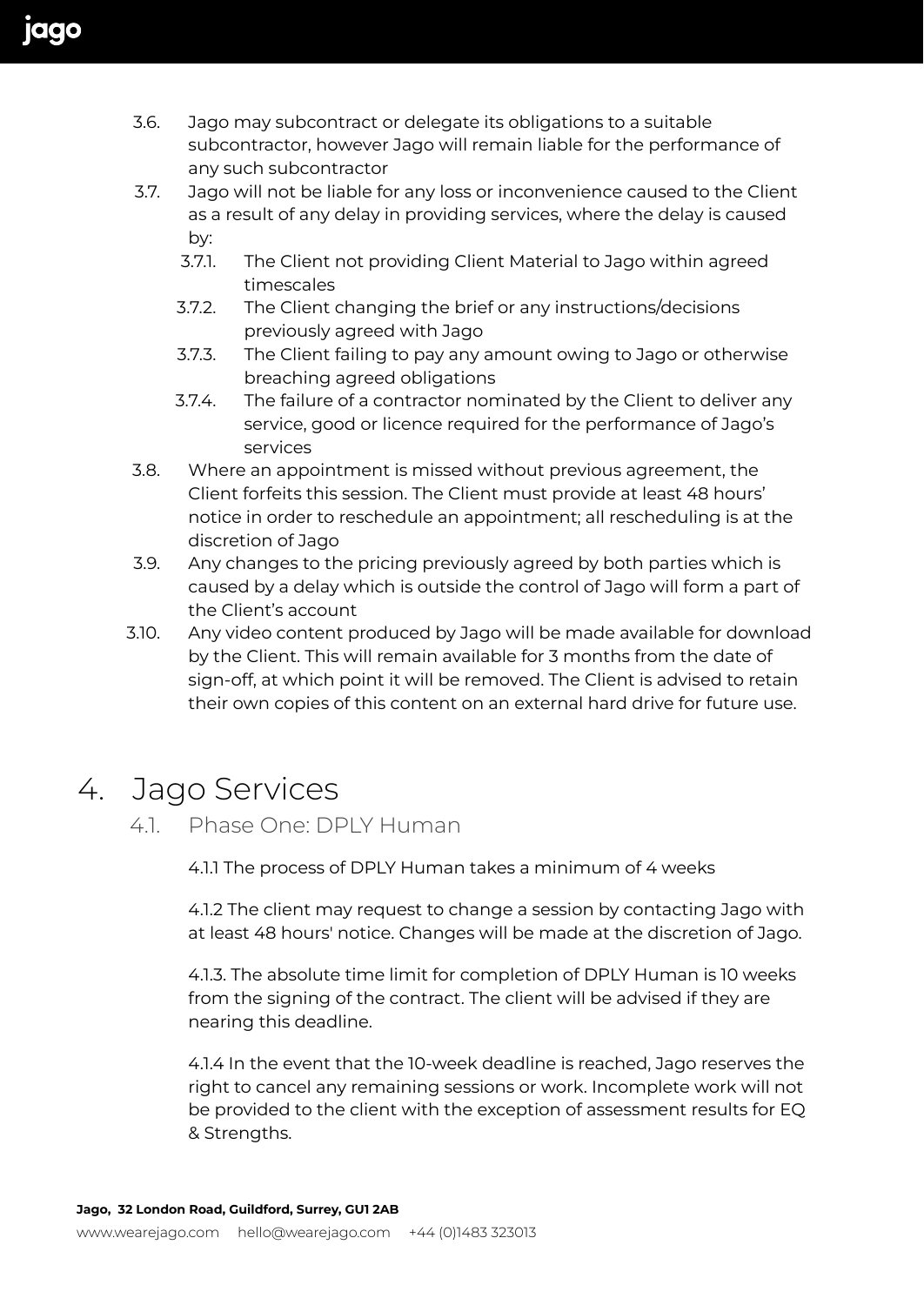#### 4.2. Storyteller Pro

- 4.2.1. The client is responsible for ensuring storyboards have been created and rehearsed. Locations sourced and agreed upon prior to filming dates.
- 4.2.2. Two rounds of amendments are available for each video. After this, no further amendments will be made.
- 4.3. Content Creator
	- 4.3.1. A fortnightly 45-minute appointment will be agreed at the beginning of each contract.
	- 4.3.2. The client may request to change a session by contacting Jago with 48 hours' notice. Changes will be made at the discretion of Jago. The client remains liable for a missed session where Jago is unable to accommodate adjustments.
	- 4.3.3. Clients are guaranteed a set number of short-form posts per month over the duration of the contract. These may be provided in equal numbers each fortnight, or in bulk depending on the success of the meetings.
	- 4.3.4. With this in mind, Jago reserves the right to cancel a session if the contract has been fulfilled. A minimum of 24 hours' notice will be given of any cancellation
	- 4.3.5. Although Content Creator sessions will usually be with the same Storyteller, Jago reserves the right to provide a different Storyteller as necessary
	- 4.3.6. As a general rule, the first month of a contract will be spent building up a bank of content without posting. This allows us to build a bank of posts around Content Pillars, which can then be used alternately going forward - thus relieving any pressure of publishing content on the spot

#### 4.4. EQ Coaching

4.4.1. A monthly 2-hour session will be agreed upon at the beginning of each contract.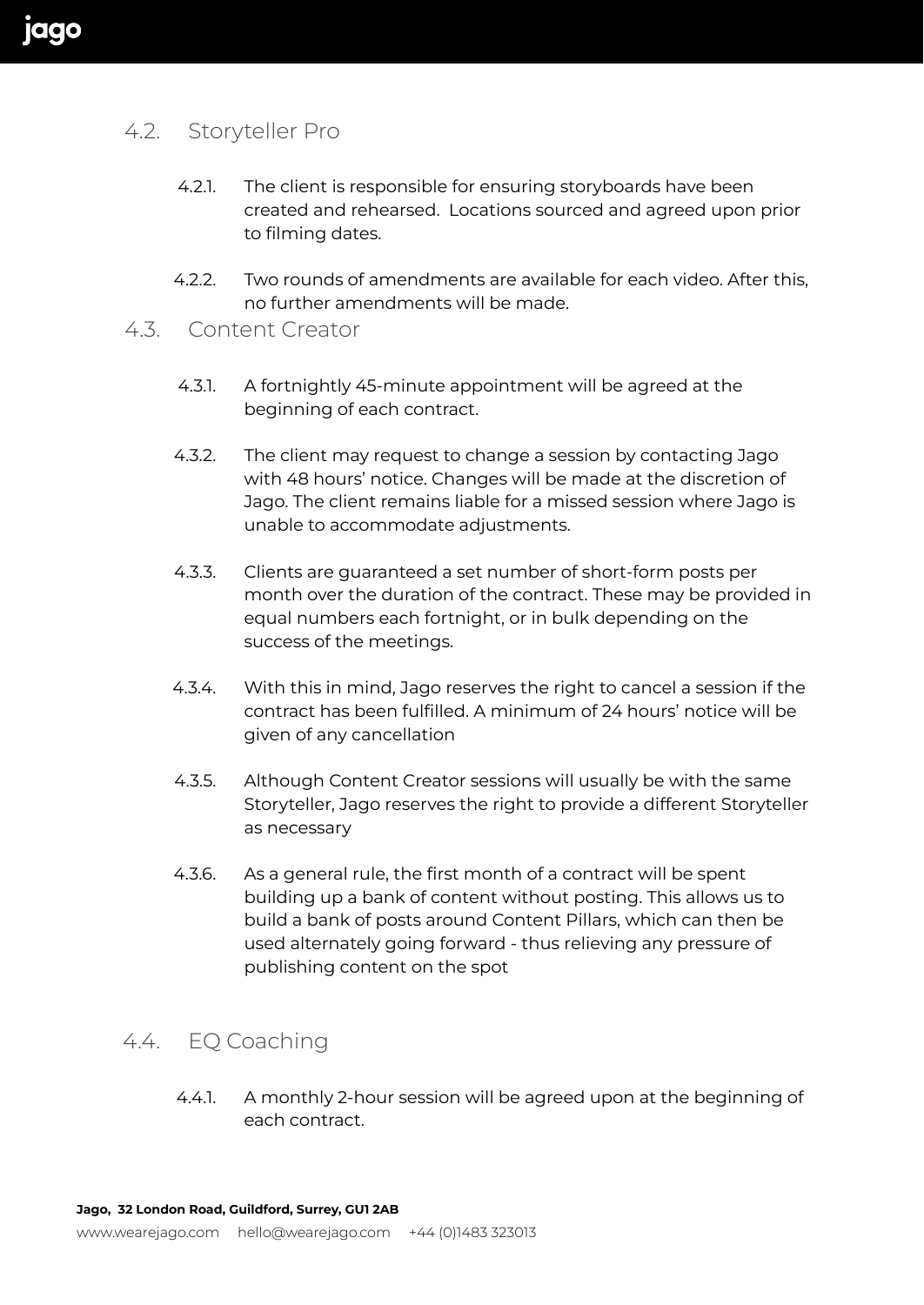- 4.4.2. The client may request to change a session by contacting Jago with at least 48 hours' notice. Changes will be made at the discretion of Jago. The client remains liable for a missed session where Jago is unable to accommodate adjustments.
- 4.4.3. Although EQ Coaching sessions will usually be with the same Coach, Jago reserves the right to provide a different Coach as necessary
- 4.4.4. The client will be provided with points to consider each week ahead of their session. The client remains responsible for completing preparatory work before their regular session. The client remains responsible for any delays to coaching progress caused by not completing this preparatory work before each session

### 5. Fees and payment

- 5.1. All quotations issued by Jago are valid for 30 days. Once a quote has been signed and accepted by the Client, any additional work or services required by the Client will be quoted for and charged separately.
- 5.2. A 50% deposit on the total cost of the project is required before any work commences.
- 5.3. The remaining 50% of the total cost of the project is required before the End Product may be handed to the Client.
- 5.4. For Monthly Retained work, 100% of the fees will be required upfront and will be non refundable.
- 5.5. All fees quoted by Jago will be exclusive of VAT and any third party disbursements or expenses incurred by Jago on the Client's behalf.
- 5.6. All amounts due to Jago must be paid by the Client within 5 working days of the date of the invoice.
- 5.7. All payments must be made by electronic transfer into Jago's designated bank account; funds will only be deemed to have been received once they are cleared in the account.
- 5.8. Stock images and their associated costs are not included in any cost estimate and will form a part of the Client's account. Any image signed off by the Client for use in their project will then become the sole liability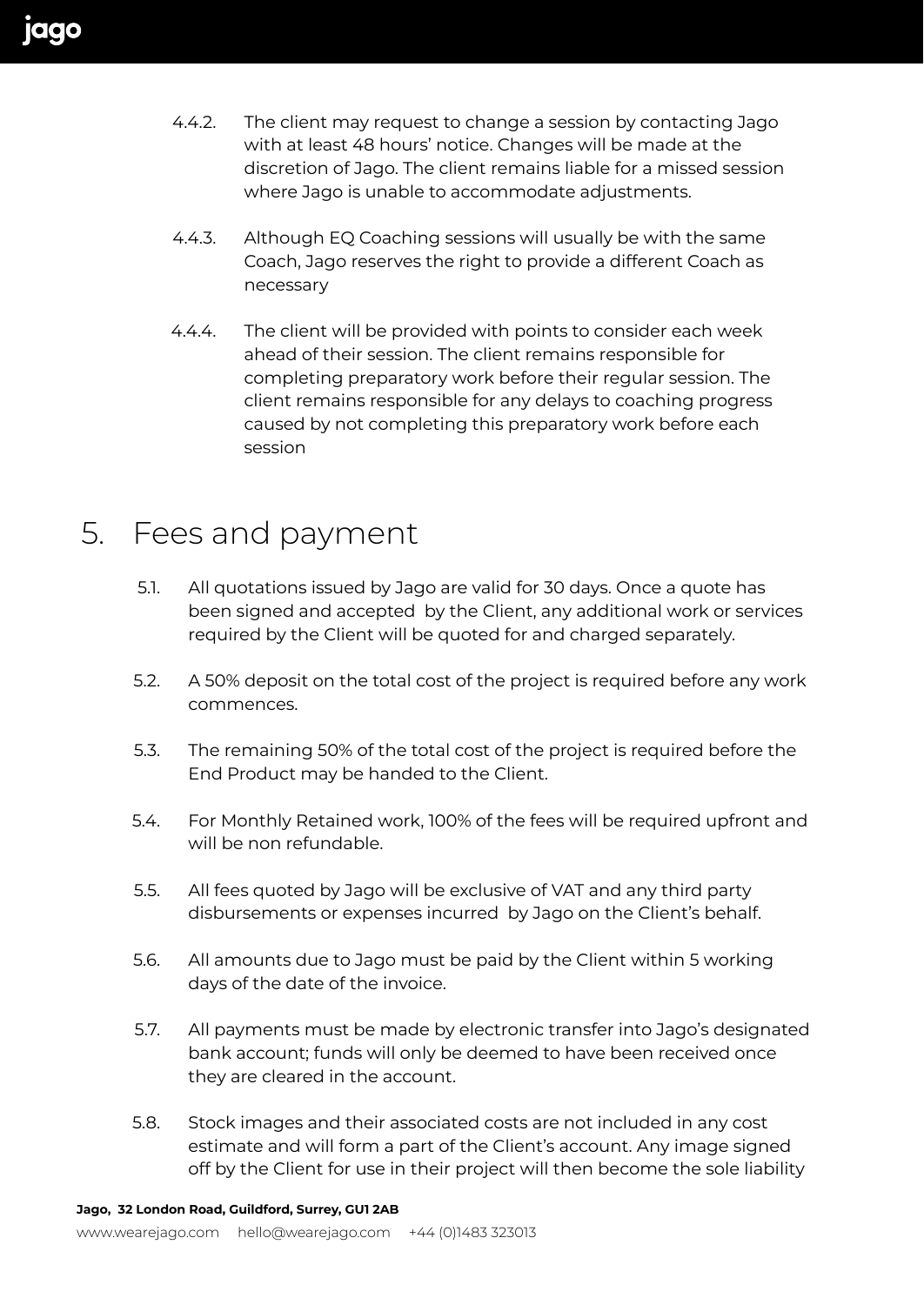of the Client. Jago will advise the Client as to where the image has been sourced from, but once the Client has signed off the design the image and its licence is transferred to the Client

- 5.9. In the event the Client fails or refuses to pay any amount due to Jago by the due date, Jago is then entitled to:
	- 5.9.1. Immediately suspend or cease any further services to the Client.
	- 5.9.2. Charge interest on the overdue amount at the prime rate from the date that payment was due to the date payment is made, with both days included. Such interest will be calculated daily and compounded monthly during the period that payment remains due

### 6. Ownership of intellectual property

- 6.1. *Pre-existing intellectual property*. All intellectual property which is owned by Jago or in which Jago has rights, including any underlying works, will remain the sole property of Jago and no rights or licences to use such pre-existing property will be conferred on the Client unless expressly agreed in writing.
- 6.2. *Client Materials.* All intellectual property in the Client Materials which is owned by the Client or in which the Client has rights, will remain the sole property of the Client. The Client hereby grants Jago a non-exclusive, worldwide, royalty-free licence to use, copy or adapt Client Materials for the purposes of providing services or delivering an End Product to the Client. By agreeing to work with Jago, the client agrees to Jago being able to share and publicise the work it does.
- 6.3. *New intellectual property*. Unless otherwise agreed in writing between the concerned parties, all intellectual property created by Jago or an employee, agent or subcontractor of the Service Provider in the course of providing the services or producing the End Product for the Client, including any underlying works, will vest in Jago upon creation. It is expressly acknowledged and understood by the Client that, upon payment of all amounts due to Jago for any services provided or End Product produced, the Client will enjoy a non-exclusive, worldwide, perpetual licence to use the End Product and underlying works for the agreed purposes recorded in the Client's brief, and for no other purpose and in no other media without the prior written consent of Jago.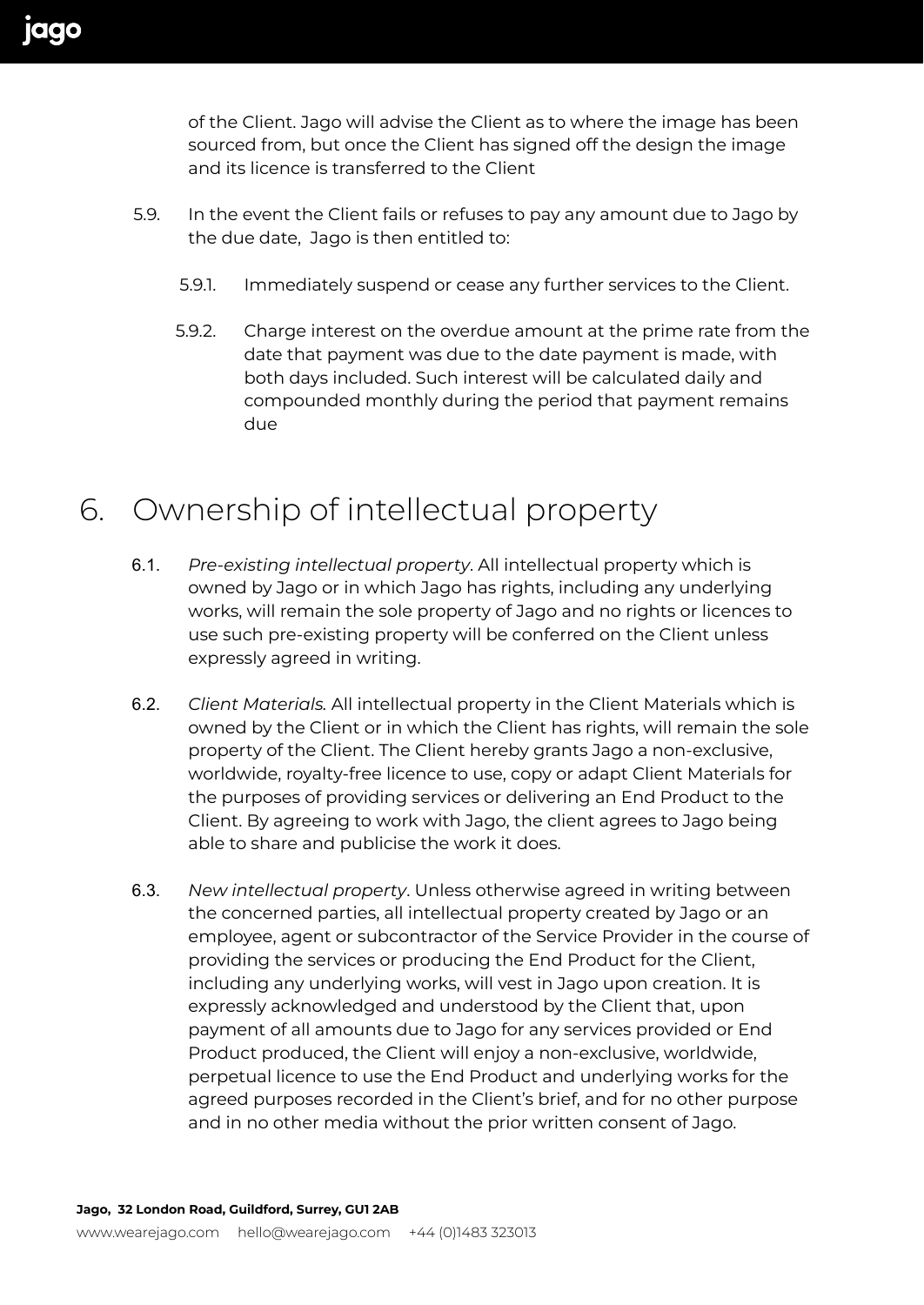6.4. *IP warranty and indemnity.* Both parties warrant that no aspect of any intellectual property created, licenced or provided by either of them in connection with any services, End Products, underlying works, or Client Materials under this agreement will infringe any intellectual property rights or other proprietary rights of any third party. Each party indemnifies the other, at its own cost, against any costs, damages, and legal fees finally awarded in any legal proceeding arising from any claim for the infringement of any third party intellectual property rights, provided that the indemnified party notifies the indemnifying party of such claim within ten days of obtaining knowledge of it.

# 7. Marketing

7.1. The Client consents to Jago using its name, trademarks and a description of the services provided under its agreement in any marketing material or proposals, which Jago may wish to submit or distribute.

## 8. Limitation of liability

- 8.1. No party will ever be liable, whether in contract, delict or otherwise, for any consequential loss arising from any breach of these terms and conditions.
- 8.2. Jago's total liability for any direct damages or loss, whether in contract, delict or otherwise, arising from the provision of any services or the delivery of any End Product to the Client, will never exceed, in aggregate, the total amount of fees payable to Jago by the Client for such services or End Product.

#### 9. Non-solicitation

9.1. During the Term of contract and for one calendar year after any termination of a contract, the Client will not directly or indirectly, on the Client's own behalf or in the service or on behalf of others, in any capacity induce or attempt to induce any officer, director or employee to leave the Company.

#### 10. Penalties

- 10.1. Jago reserves the right to monitor the scope of the project and charge for design and development hours should the initial allocated project time be exceeded.
- 10.2. Changes to the brief, or fluctuations in scope, could result in a revised cost estimate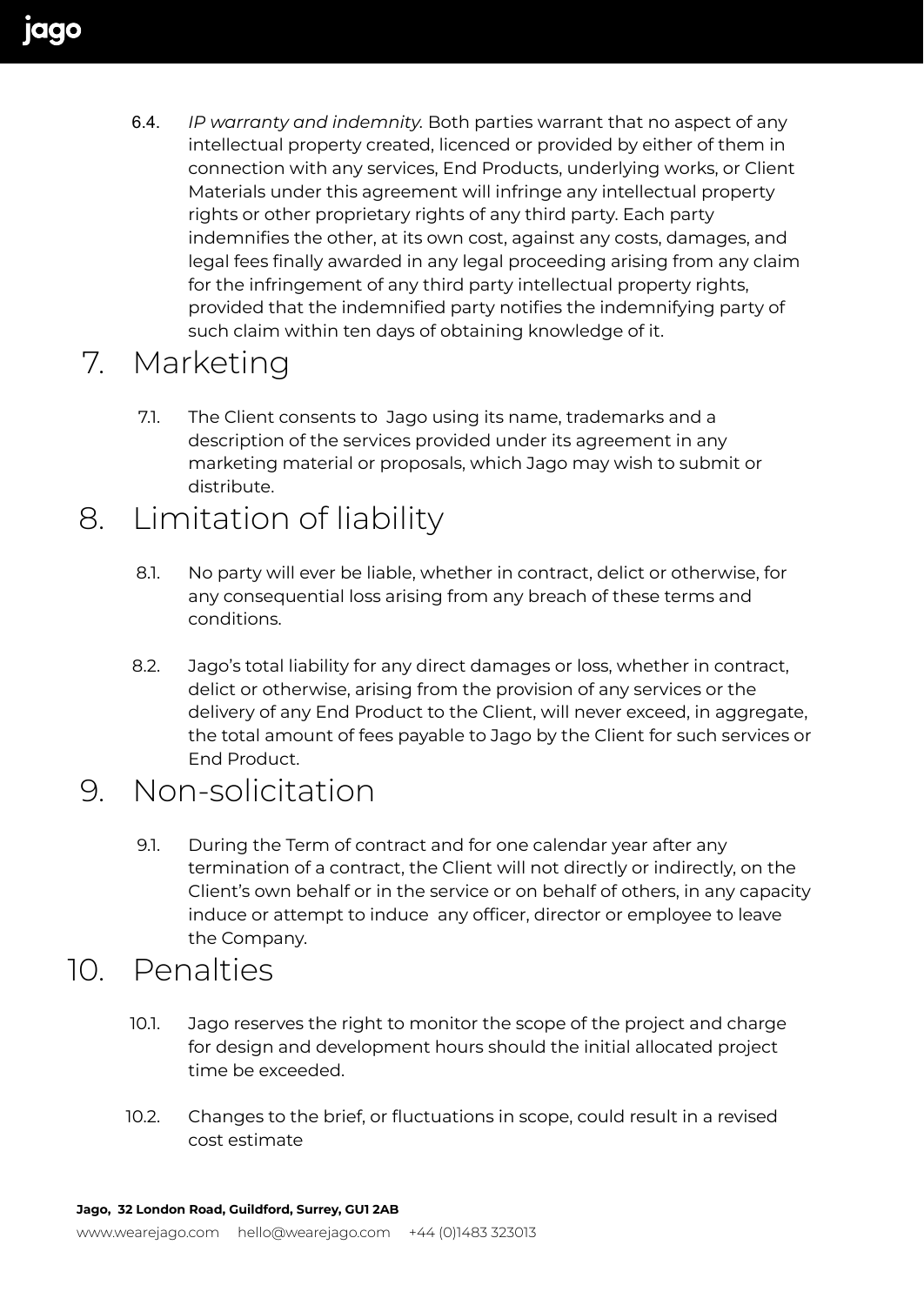- 10.3. On the condition of an approved and completed project, Jago reserves the right to remove the project from the public domain should payment not be forthcoming.
- 10.4. Should a project for any reason whatsoever come to an end or be put on hold indefinitely, all payments made are nonrefundable to cover Jago's expenses.
- 10.5. Should requested information, which usually takes 1 to 5 days, not be provided for a period of 2 months, the project will terminate and all payments will be kept to cover expenses incurred.
- 10.6. Should the Client's inaction hold up the project, the Client will be billed 5% of the total project fee for every 7 working days that the project is delayed.
- 10.7. Should the Client wish to cancel a project, a rejection fee of 100% will be instituted on agreement.

#### 11. General provisions

- 11.1. The agreement constituted by these terms and conditions is the entire agreement between the parties.
- 11.2. No amendment or consensual cancellation of these terms and conditions and no settlement of any disputes, extension of time, waiver or relaxation or suspension of any of these terms and conditions will be binding unless recorded in writing and signed by both parties.
- 11.3. If any term or condition contained herein becomes illegal, invalid or unenforceable in any respect under any law of any jurisdiction, the legality, validity or enforceability of the remaining terms and conditions will be affected or impaired.
- 11.4. These terms and conditions are governed by laws of the United Kingdom. Both parties consent and submit to the jurisdiction of any Magistrate's Court having jurisdiction over their person for the purposes of any legal proceedings arising from or in connection with these terms and conditions.
- 11.5. Should it be necessary for Jago to institute action against the Client for any reason, and in so doing, Jago incurs legal costs, then the Client shall be liable to Jago for all legal costs, including VAT where charged.
- 11.6. Signing off the Cost Estimate constitutes a binding contract. This includes affirmation on a voice call or email